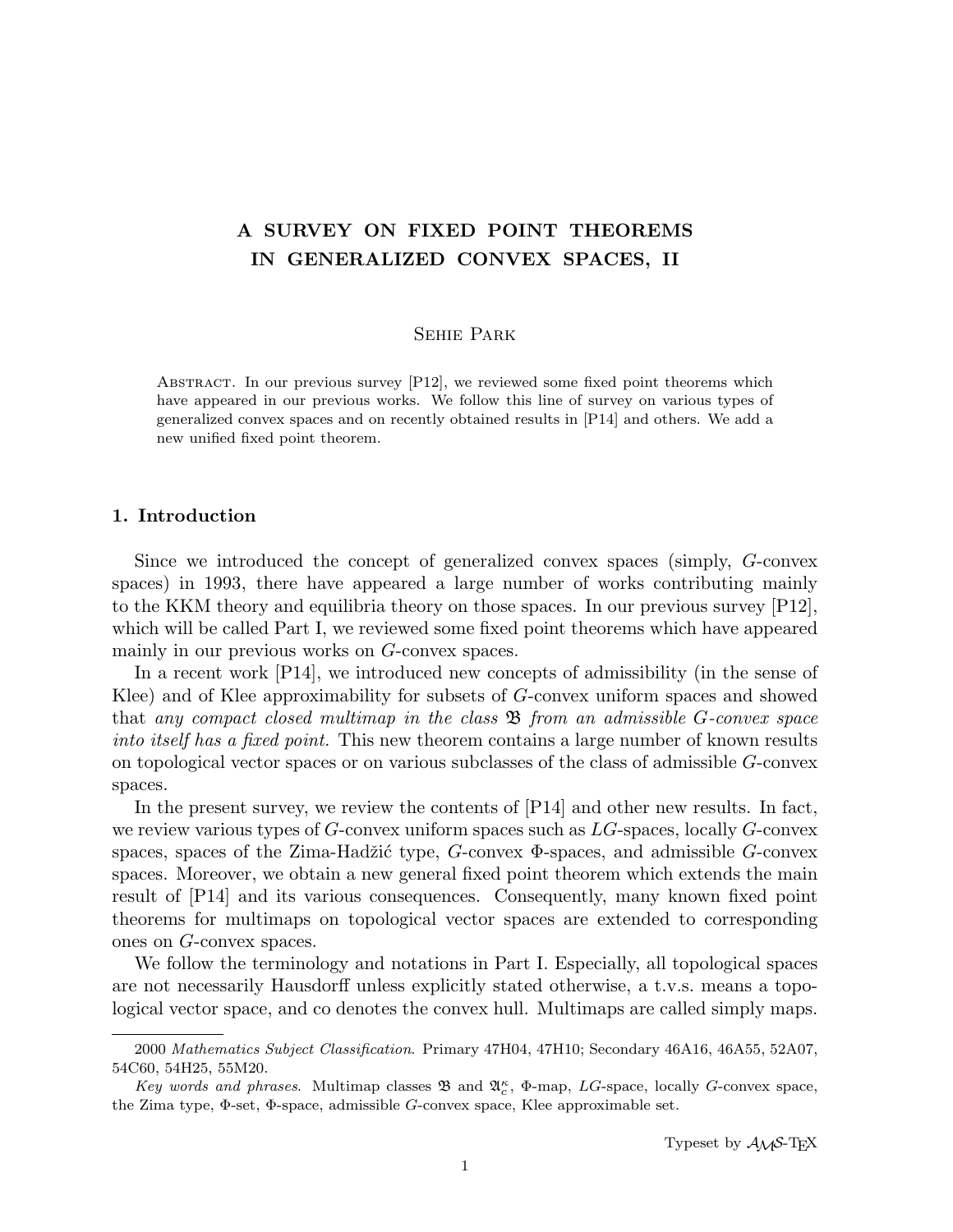## 2. Generalized convex spaces

**Definition.** A generalized convex space or a G-convex space  $(X, D; \Gamma)$  consists of a topological space X and a nonempty set D such that for each  $A \in \langle D \rangle$  with the cardinality  $|A| = n + 1$ , there exist a subset  $\Gamma(A)$  of X and a continuous function  $\phi_A : \Delta_n \to \Gamma(A)$ such that  $J \in \langle A \rangle$  implies  $\phi_A(\Delta_J) \subset \Gamma(J)$ .

Here,  $\langle D \rangle$  denotes the set of all nonempty finite subsets of D,  $\Delta_n$  the standard nsimplex with vertices  $\{e_i\}_{i=0}^n$ , and  $\Delta_J$  the face of  $\Delta_n$  corresponding to  $J \in \langle A \rangle$ ; that is, if  $A = \{a_0, a_1, \ldots, a_n\}$  and  $J = \{a_{i_0}, a_{i_1}, \ldots, a_{i_k}\} \subset A$ , then  $\Delta_J = \text{co}\{e_{i_0}, e_{i_1}, \ldots, e_{i_k}\}.$ We may write  $\Gamma_A := \Gamma(A)$ . A G-convex space  $(X, D; \Gamma)$  with  $X \supset D$  is denoted by  $(X \supset D; \Gamma)$  and  $(X; \Gamma) := (X, X; \Gamma)$ . For a G-convex space  $(X \supset D; \Gamma)$ , a subset  $Y \subset X$ is said to be  $\Gamma$ -convex if for each  $N \in \langle D \rangle$ ,  $N \subset Y$  implies  $\Gamma_N \subset Y$ .

For details on G-convex spaces, see the references of [P6,14] and Part I.

Examples 2.1. The following are typical examples of G-convex spaces:

(1) Any nonempty convex subset of a t.v.s.

(2) A convex space due to Lassonde [L].

(3) A C-space (or an H-space) due to Horvath [Ho1,2].

(4) An L-space due to Ben-El-Mechaiekh et al. [B, BC]. The so-called  $FC$ -spaces are particular forms of L-spaces.

**Examples 2.2.** A  $\phi_A$ -space  $(X, D; {\phi_A}_{A\in\langle D \rangle})$  consisting of a topological space X, a nonempty set D, and a family of continuous functions  $\phi_A : \Delta_n \to X$  for  $A \in \langle D \rangle$  with  $|A| = n + 1$ , can be made into a G-convex space [P16].

**Definition.** A G-convex uniform space  $(X, D; \Gamma; \mathcal{U})$  is a G-convex space such that  $(X, \mathcal{U})$  is a uniform space with a basis U of the uniformity consisting of symmetric entourages. For each  $U \in \mathcal{U}$ , let

$$
U[x] := \{ x' \in X \mid (x, x') \in U \}
$$

be the U-ball around a given element  $x \in X$ .

## 3. The Class B of multimaps

**Definition.** Let  $(E, D; \Gamma)$  be a G-convex space, X a nonempty subset of E, and Y a topological space. We define the better admissible class  $\mathfrak{B}$  of multimaps from X into Y as follows:

 $F \in \mathfrak{B}(X,Y) \Longleftrightarrow F : X \multimap Y$  is a map such that, for any  $\Gamma_N \subset X$ , where  $N \in \langle D \rangle$ with the cardinality  $|N| = n + 1$ , and for any continuous function  $p : F(\Gamma_N) \to \Delta_n$ , the composition

$$
\Delta_n \xrightarrow{\phi_N} \Gamma_N \xrightarrow{F|_{\Gamma_N}} F(\Gamma_N) \xrightarrow{p} \Delta_n
$$

has a fixed point. Note that  $\Gamma_N$  can be replaced by the compact set  $\phi_N(\Delta_n) \subset X$ .

We give some subclasses of  $\mathfrak{B}$  as follows: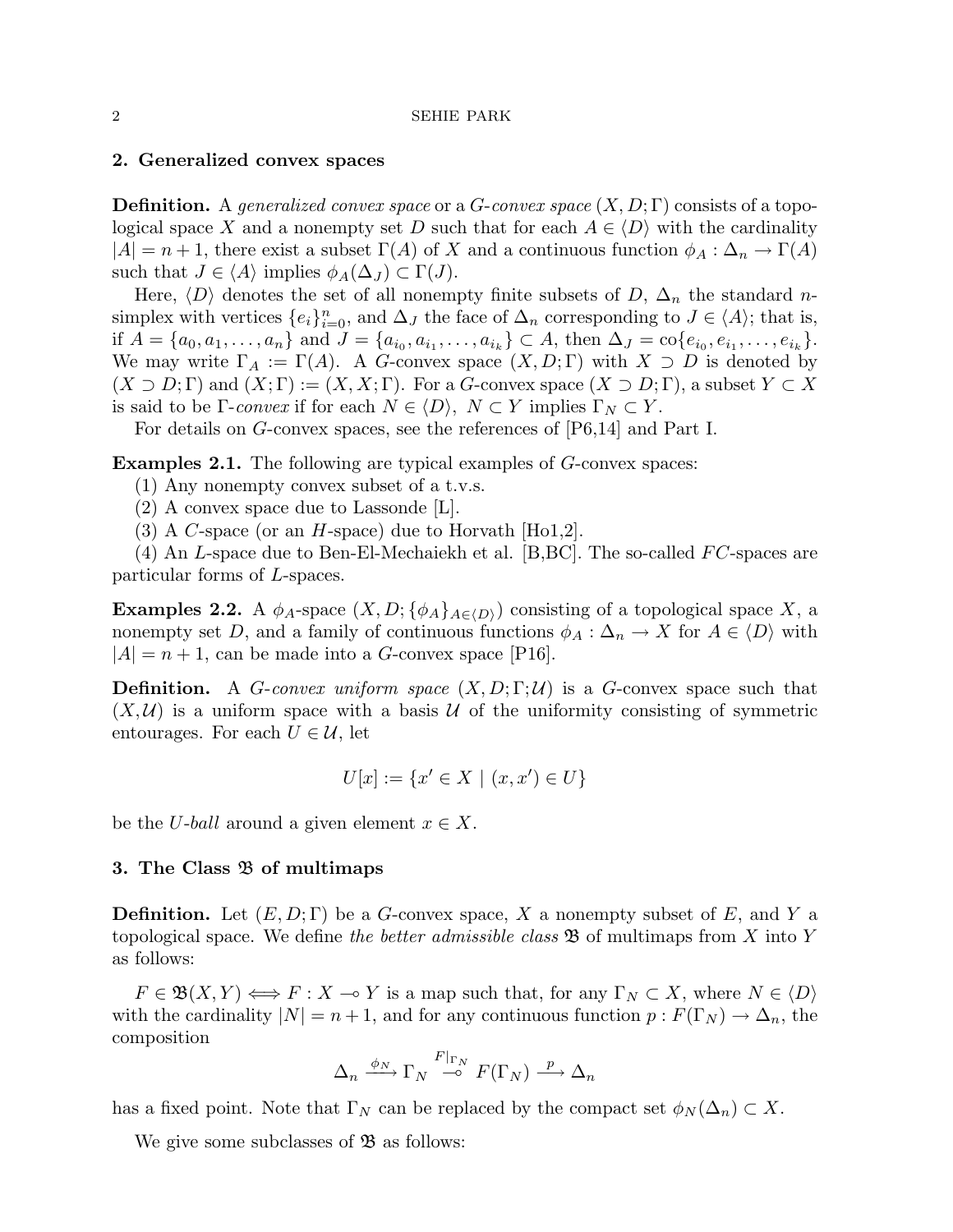**Examples 3.1.** For topological spaces X and Y, an *admissible* class  $\mathfrak{A}_{c}^{\kappa}(X, Y)$  of maps  $F: X \longrightarrow Y$  is now well-known; see Part I.

Note that for a G-convex space  $(E, D; \Gamma)$ ,  $X \subset E$ , and any space Y, an admissible class  $\mathfrak{A}_{c}^{\kappa}(X,Y)$  is a subclass of  $\mathfrak{B}(X,Y)$ . An example of maps in  $\mathfrak{B}$  not belonging to  $\mathfrak{A}_{c}^{\kappa}$  is the connectivity map due to Nash and Girolo; see [P3].

**Examples 3.2.** For a convex space  $(X \supset D; \Gamma)$ , where  $\Gamma = \text{co}$  and  $\phi_N$  is a homeomorphism, the class  $\mathfrak{B}(X, Y)$  is originally given in [P2] and investigated in [P2,3].

**Examples 3.3.** Let X and Y be uniform spaces (with respective bases  $\mathcal{U}$  and  $\mathcal{V}$  of symmetric entourages). A map  $T : X \to Y$  is said to be *approachable* [B] whenever T admits a continuous W-approximative selection  $s: X \to Y$  for each W in the basis W of the product uniformity on  $X \times Y$ ; that is,  $\text{Gr}(s) \subset W[\text{Gr}(F)]$ . A map  $T : X \to Y$ is said to be *approximable* [B] if its restriction  $T|_K$  to any compact subset K of X is approachable.

It is known that if  $(X \supset D; \Gamma)$  is a G-convex uniform space and Y is a uniform space, then any compact closed approachable map  $F : X \to Y$  belongs to  $\mathfrak{B}(X, Y)$ ; see Part I.

**Examples 3.4.** An important subclass of  $\mathfrak{B}$  is the class of  $\Phi$ -maps (or Fan-Browder maps) as follows:

**Definition.** Let Y be a topological space and  $(X, D; \Gamma)$  a G-convex space. Then a map  $T : Y \longrightarrow X$  is called a  $\Phi$ -map (or a Fan-Browder map) if there is a map  $S : Y \longrightarrow D$ such that

(i) for each  $y \in Y$ ,  $M \in \langle S(y) \rangle$  implies  $\Gamma_M \subset T(y)$ ; and

(ii)  $Y = \bigcup \{ \text{Int } S^{-}(z) \mid z \in D \}.$ 

Recall that Horvath [Ho1] first defined a  $\Phi$ -map for a C-space  $(X; \Gamma)$ .

It is well-known that every  $\Phi$ -map  $T: Y \multimap X$  belongs to  $\mathbb{C}_c^{\kappa}(Y,X) \subset \mathfrak{A}_c^{\kappa}(Y,X)$ . Therefore, if  $X = Y$ , then a  $\Phi$ -map  $T : X \to X$  belongs to  $\mathfrak{B}(X, X)$ .

# 4. LG-spaces

In this section, we introduce a particular subclass of G-convex uniform spaces:

**Definition.** A G-convex uniform space  $(X \supset D; \Gamma; \mathcal{U})$  is called an LG-space [P7] if D is dense in X and, for each  $U \in \mathcal{U}$ , the U-neighborhood

$$
U[A] = \{ x \in X \mid A \cap U[x] \neq \emptyset \}
$$

around a given Γ-convex subset  $A \subset X$  is Γ-convex.

Note that a singleton is not necessarily  $\Gamma$ -convex in an  $LG$ -space.

**Examples 4.1.** For a C-space  $(X;\Gamma)$ , an LG-space reduces to an LC-space [Ho1,2]. Any nonempty convex subset  $X$  of a locally convex t.v.s.  $E$  is an obvious example of an LC-space  $(X; \Gamma)$  with  $\Gamma_A = \text{co } A$  for  $A \in \langle X \rangle$ . For other examples, see [Ho1].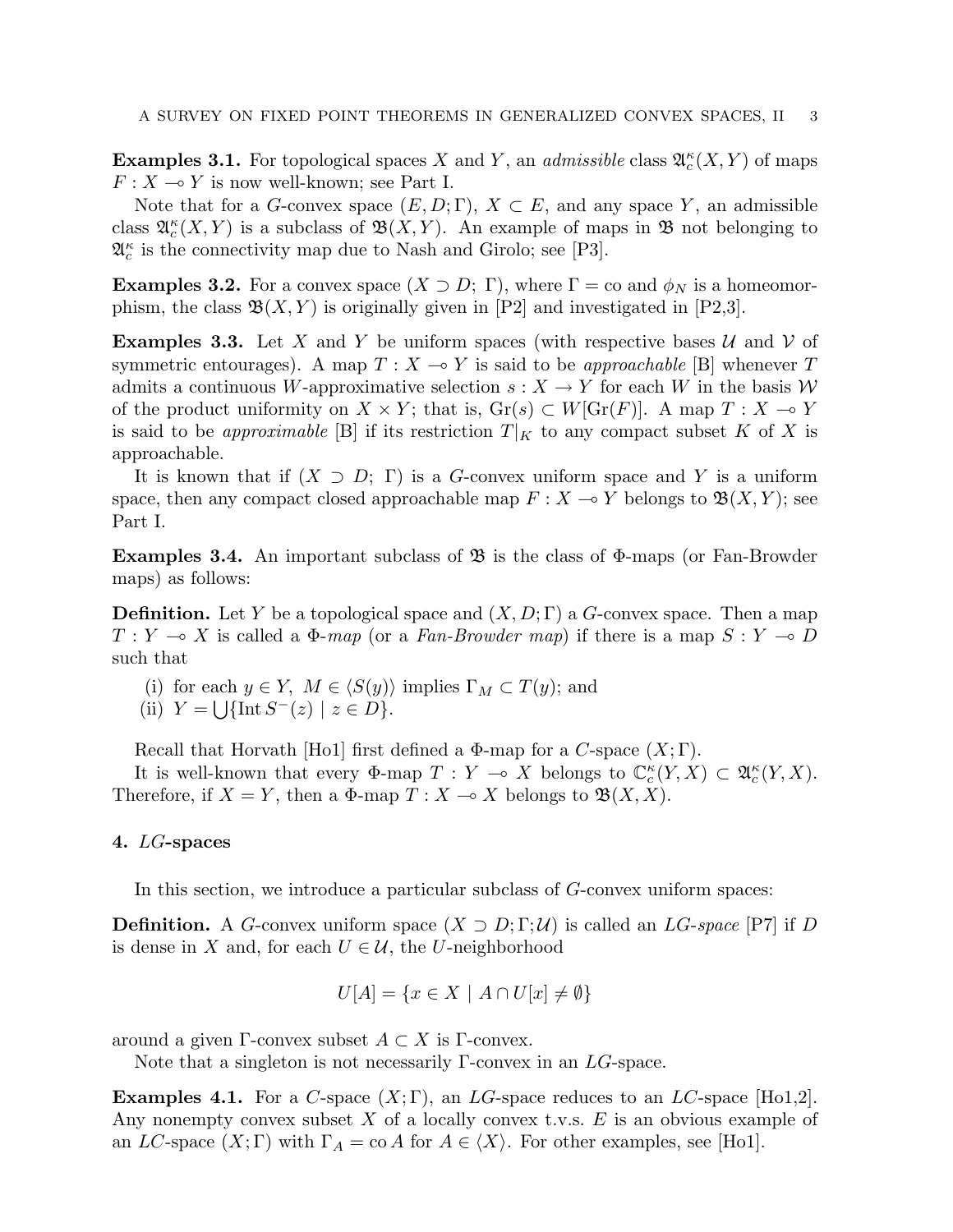**Examples 4.2.** A G-convex space  $(X \supset D; \Gamma)$  is called an LG-metric space if X is equipped with a metric d such that (1) D is dense in X, (2) for any  $\varepsilon > 0$ , the set  ${x \in X \mid d(x, C) < \varepsilon}$  is Γ-convex whenever  $C \subset X$  is Γ-convex, and (3) open balls are Γ-convex. This concept generalizes that of LC-metric spaces due to Horvath [Ho1].

**Examples 4.3.** Horvath [Ho2] showed that any hyperconvex metric space  $(H, d)$  is a complete metric  $LC$ -space  $(H; \Gamma)$ .

We give a general definition of Kakutani maps as follows:

**Definition.** Let Y be a topological space and  $(X \supset D; \Gamma)$  a G-convex space. A map  $F: Y \longrightarrow X$  is called a Kakutani map if it is u.s.c. and has nonempty compact Γ-convex values.

**Theorem 4.1.** Let  $(X \supset D; \Gamma; \mathcal{U})$  be an LG-space and  $T : X \to X$  a compact Kakutani map. If X is Hausdorff, then  $T$  has a fixed point.

This is the main result of [P9].

#### 5. Locally G-convex spaces

This section deals with another subclass of the class of G-convex uniform spaces.

**Definition.** A G-convex uniform space  $(X \supset D; \Gamma; \mathcal{U})$  is said to be *locally G-convex* if D is dense in X and, for each  $U \in \mathcal{U}$ , there exists a  $V \in \mathcal{U}$  such that  $V \subset U$  and, for each  $x \in X$ ,

$$
N \in \langle V[x] \cap D \rangle \Rightarrow \Gamma_N \subset U[x].
$$

In particular, if the U-ball  $U[x]$  itself is Γ-convex for each  $x \in X$ , then  $(X \supset$ D; Γ; U) is locally G-convex. If X is Hausdorff, every singleton is Γ-convex since  $\{x\} = \bigcap_{U \in \mathcal{U}} U[x]$  and the intersection of Γ-convex subsets is Γ-convex.

Examples 5.1. Any convex subset of a locally convex Hausdorff t.v.s. is a locally G-convex space.

Examples 5.2. Every LG-space is locally G-convex if every singleton is Γ-convex (that is,  $\Gamma_{\{x\}} = \{x\}$  for each  $x \in D$ ).

**Theorem 5.1.** Let X be a convex subset of a locally convex t.v.s.  $E$ . Then any compact acyclic map  $F: X \longrightarrow X$  has a fixed point.

This was first obtained in [P1] as a generalization of the Himmelberg theorem and applied to abstract variational inequalities, minimax inequalities, geometric properties of convex sets, and other problems. This has been generalized step by step in a number of works of the author and, finally, to Theorem 9.1 which is the most general form we have; see [P10-14].

## 6. G-convex spaces of the Zima type

From the KKM principle, we deduced the following almost fixed point theorem [P14]: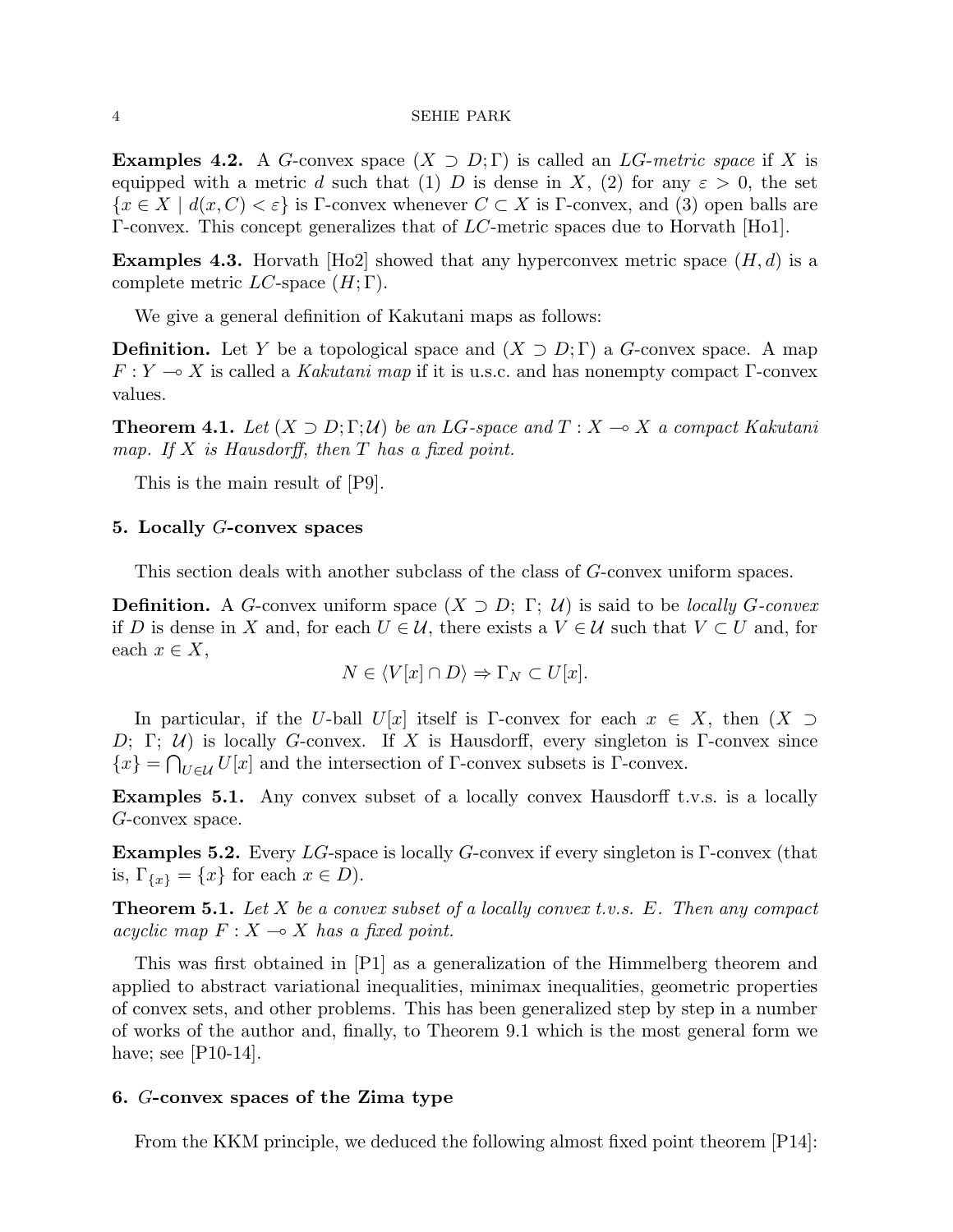**Theorem 6.1.** Let  $(X \supset D; \Gamma; \mathcal{U})$  be a G-convex uniform space, and K a totally bounded subset of X such that  $D \cap K$  is dense in K. Let  $T : X \multimap X$  be a u.s.c. [resp., an l.s.c.] map such that  $T(x) \cap K \neq \emptyset$  for each  $x \in X$ . Suppose that for each  $x \in X$ and each  $U \in \mathcal{U}$ , there exists  $V \in \mathcal{U}$  such that

$$
N \in \langle \{ y \in D \mid T(x) \cap V[y] \neq \emptyset \} \rangle \Rightarrow \Gamma_N \subset \{ y \in X \mid T(x) \cap U[y] \neq \emptyset \}.
$$

Then T has the almost fixed point property (that is, for each  $U \in \mathcal{U}$ , F has a U-fixed point  $x_U \in X$  satisfying  $F(x_U) \cap U[x_U] \neq \emptyset$ .

Note that, if  $\Gamma_N \subset D$  for each  $N \in \langle D \rangle$ , it is sufficient to assume that, for each  $x \in D$ and each  $U \in \mathcal{U}$ , the set  $\{y \in D \mid T(x) \cap U[y] \neq \emptyset\}$  is  $\Gamma$ -convex.

**Theorem 6.2.** Under the hypothesis of Theorem 6.1, further if  $X$  is Hausdorff and if T is closed and compact, then T has a fixed point.

Motivated by Theorems 6.1 and 6.2, we introduce the following:

**Definition.** For a G-convex uniform space  $(X \supset D; \Gamma; \mathcal{U})$ , a subset Y of X is said to be of the Zima type (or of the Zima-Hadžić type) if  $D \cap Y$  is dense in Y and for each  $U \in \mathcal{U}$  there exists a  $V \in \mathcal{U}$  such that, for each  $N \in \{D \cap Y\}$  and any Γ-convex subset  $A$  of  $Y$ , we have

$$
A \cap V[z] \neq \emptyset \ \forall z \in N \Rightarrow A \cap U[x] \neq \emptyset \ \forall x \in \Gamma_N.
$$

**Examples 6.1.** (1) Hadžić [H1] defined that a nonempty subset K of a t.v.s. E is of the Zima type whenever for any  $U \in \mathcal{V}$ , there exists a  $V \in \mathcal{V}$  satisfying co $(V \cap (K-K)) \subset U$ , where  $V$  is a neighborhood system of the origin of E.

Note that any nonempty subset of a locally convex t.v.s. is of the Zima type, and that there exists a subset of the Zima type in a non-locally convex topological vector space; see Hadžić  $[H2,3]$ .

(2) For a C-space, our definition reduces to that of Hadžić  $[H3]$ .

**Examples 6.2.** For an LG-space  $(X \supset D; \Gamma; \mathcal{U})$ , any nonempty subset Y of X is of the Zima type.

From Theorems 6.1 and 6.2, we have the following:

**Theorem 6.3.** Let  $(X \supset D; \Gamma; \mathcal{U})$  be a G-convex uniform space. Let  $T : X \to X$  be a u.s.c. [resp., an l.s.c.] map with nonempty  $\Gamma$ -convex values such that  $T(X)$  is totally bounded and of the Zima type. Then T has the almost fixed point property.

In Theorem 6.3,  $X$  is not necessarily Hausdorff. From Theorem 6.3, we have the following fixed point theorem for Kakutani maps:

**Theorem 6.4.** Let  $(X \supset D; \Gamma; \mathcal{U})$  be a Hausdorff G-convex uniform space. Let T:  $X \to X$  be a compact Kakutani map such that  $T(X)$  is of the Zima type. Then T has a fixed point.

For more results on the Zima type in t.v.s., see [KP] and references therein.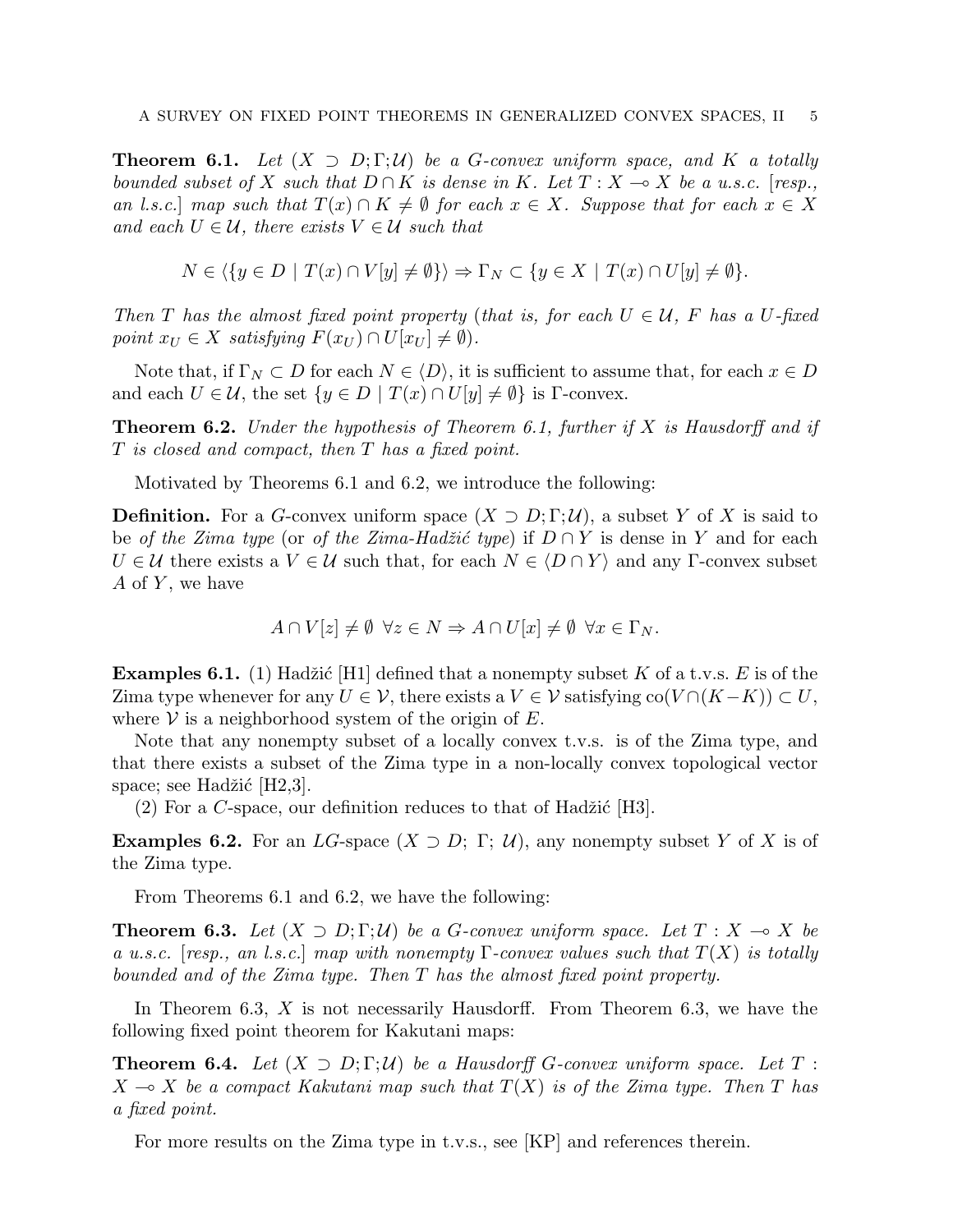#### 6 SEHIE PARK

## 7. G-convex Φ-spaces

In this section, we deal with a subclass of the class of G-convex uniform spaces containing preceding ones.

**Definition.** For a G-convex uniform space  $(X, D; \Gamma; \mathcal{U})$ , a subset Y of X is called a  $\Phi$ set if for each entourage  $U \in \mathcal{U}$ , there exists a  $\Phi$ -map  $T : Y \multimap X$  such that  $Gr(T) \subset U$ (that is,  $T(y) \subset U[y]$  for all  $y \in Y$ ). If X itself is a  $\Phi$ -set, then it is called a  $\Phi$ -space.

Note that every subset Y of a  $\Phi$ -space is a  $\Phi$ -set.

**Examples 7.1.** Horvath [Ho1] first defined a  $\Phi$ -space for a C-space  $(X; \Gamma)$  and gave examples as follows:

(1) A particular type of uniform spaces including locally convex t.v.s.

(2) Convex metric spaces in the sense of Takahashi with a metric satisfying certain property.

Examples 7.2. An important subclass of  $\Phi$ -sets is that of locally convex sets in a t.v.s. For nontrivial examples of convex and locally convex subsets, see Hadžić  $[H2]$ . Moreover, there is an example of a nonconvex, admissible, locally convex subset of a non-locally convex t.v.s.; see Hahn |Hh|.

**Proposition 7.1.** Every locally convex subset Y of a convex subset X of a t.v.s. E is  $a \Phi$ -subset of X.

Note that the concept of local G-convexity does not generalize that of local convexity of a subset of a t.v.s. in Examples 7.2.

**Examples 7.3.** Any subset of the Zima type in a G-convex uniform space  $(X \supset$ D; Γ; U) such that every singleton is Γ-convex is a  $\Phi$ -set.

**Examples 7.4.** For a locally G-convex space  $(X \supset D; \Gamma; \mathcal{U})$ , any nonempty subset Y of X is a  $\Phi$ -set. A locally G-convex space  $(X \supset D; \Gamma; \mathcal{U})$  is a  $\Phi$ -space.

**Examples 7.5.** Let  $(X \supset D; \Gamma)$  be a metric G-convex space such that (1) D is dense in X; and (2) every open ball is Γ-convex. Then  $(X \supset D; \Gamma)$  is a  $\Phi$ -space.

# 8. Admissible G-convex spaces

For more general purposes, we generalize the admissibility of subsets of t.v.s. to subsets of G-convex spaces as follows:

**Definition.** For a G-convex uniform space  $(X, D; \Gamma; \mathcal{U})$ , a subset Y of X is said to be *admissible* (in the sense of Klee) if, for each nonempty compact subset  $K$  of  $Y$  and for each entourage  $U \in \mathcal{U}$ , there exists a continuous function  $h: K \to Y$  satisfying

- (1)  $(x, h(x)) \in U$  for all  $x \in K$ ;
- (2)  $h(K) \subset \Gamma_N$  for some  $N \in \langle D \rangle$ ; and
- (3) there exists a continuous function  $p: K \to \Delta_n$  such that  $h = \phi_N \circ p$ , where  $\phi_N : \Delta_n \to \Gamma_N$  and  $|N| = n + 1$ .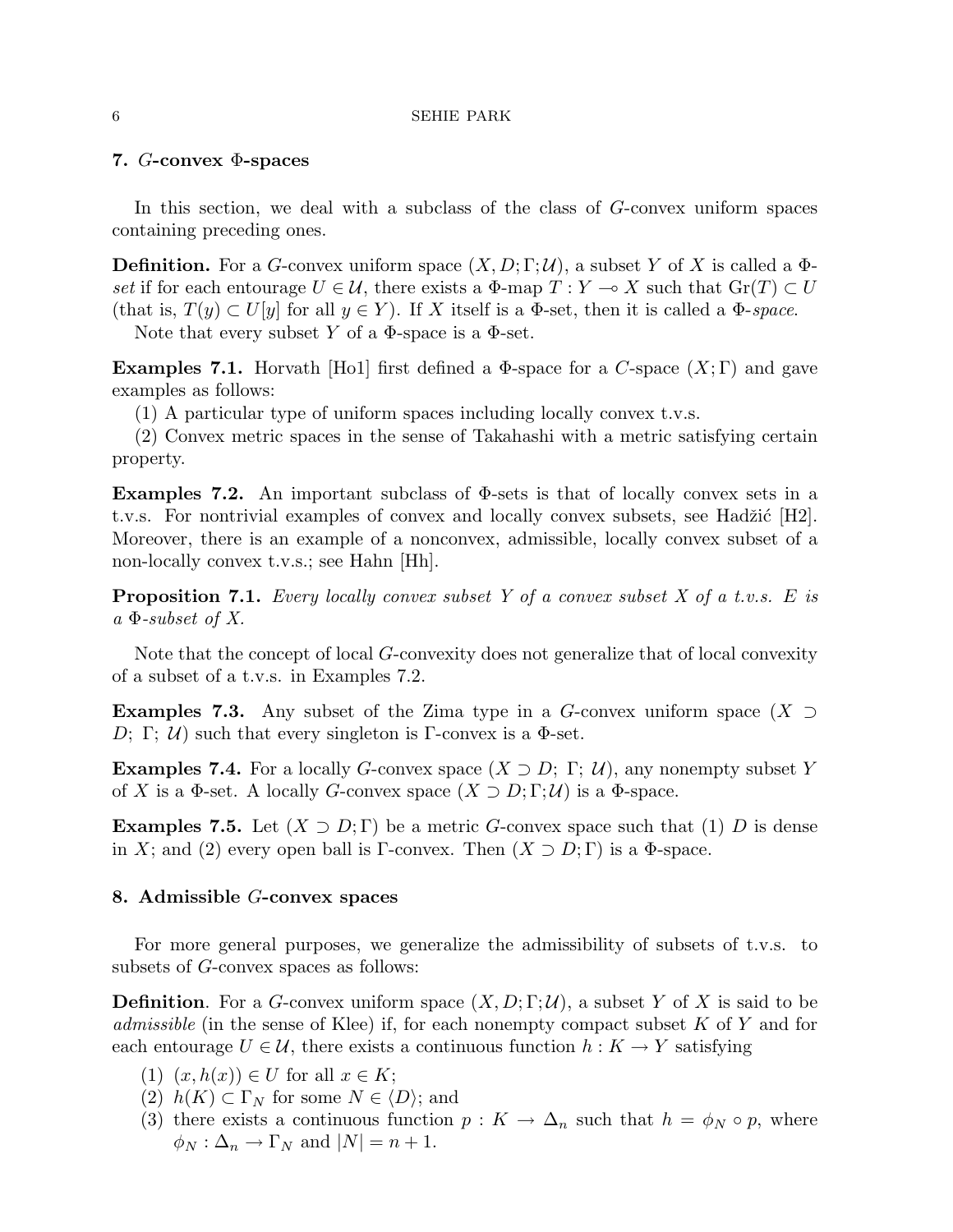**Examples 8.1.** Examples of admissible subsets of a t.v.s.  $E$  can be seen in the references in [H2].

**Definition.** Let  $(X, D; \Gamma; \mathcal{U})$  be a G-convex uniform space. A subset K of X is said to be Klee approximable if, for each entourage  $U \in \mathcal{U}$ , there exists a continuous function  $h: K \to X$  satisfying conditions (1)-(3) in the preceding definition. Especially, for a subset Y of X, K is said to be Klee approximable *into* Y whenever the range  $h(K) \subset$  $\Gamma_N \subset Y$  for some  $N \in \langle D \rangle$  in condition (2).

**Examples 8.2.** Every nonempty compact  $\Phi$ -set of a  $G$ -convex uniform space is Klee approximable, and every  $\Phi$ -space  $(X, D; \Gamma; \mathcal{U})$  is admissible.

**Examples 8.3.** In a t.v.s.  $E$ , we gave examples of Klee approximable sets in [P15].

The following summarizes the mutual relations among the various subclasses of Gconvex uniform spaces [P14]:

Theorem 8.1. In the class of G-convex uniform spaces, the following hold:

(1) Any LG-space is of the Zima-Hadžić type.

(2) Every LG-space is locally G-convex whenever every singleton is  $\Gamma$ -convex.

(3) Any nonempty subset of a locally G-convex space is a  $\Phi$ -set.

(4) Any Zima-Hadžić type subset of a G-convex uniform space such that every sinqleton is  $\Gamma$ -convex is a  $\Phi$ -set.

(5) Every Φ-space is admissible. More generally, every nonempty compact Φ-subset is Klee approximable.

## 9. Fixed point theorems

We have the following main result in this paper:

**Theorem 9.1.** Let  $(X, D; \Gamma; \mathcal{U})$  be a G-convex uniform space, Y a subset of X, and  $F \in \mathfrak{B}(Y, Y)$  a map such that  $F(Y)$  is Klee approximable into Y. Then F has the almost fixed point property.

Further if Y is Hausdorff and if F is closed and compact, then F has a fixed point  $x_0 \in Y$ .

*Proof.* Since  $K := F(Y)$  is Klee approximable into Y, for each symmetric entourage  $U \in \mathcal{U}$ , there exists a continuous function  $h: K \to Y$  satisfying conditions (1) - (3) of the definition of Klee approximable subsets, and we have

$$
\Delta_n \xrightarrow{\phi_N} \Gamma_N \xrightarrow{F|_{\Gamma_N}} K \xrightarrow{p} \Delta_n
$$

for some  $N \in \langle D \rangle$  with  $|N| = n+1$  and  $\Gamma_N \subset Y$ . Let  $p' := p|_{F(\Gamma_N)}$ . Since  $F \in \mathfrak{B}(Y, Y)$ , the composition  $p' \circ (F|_{\Gamma_N}) \circ \phi_N : \Delta_n \to \Delta_n$  has a fixed point  $a_U \in \Delta_n$ . Let  $x_U :=$  $\phi_N(a_U)$ . Then

$$
a_U \in (p' \circ F \circ \phi_N)(a_U) = (p' \circ F)(x_U)
$$

and hence

$$
x_U = \phi_N(a_U) \in (\phi_N \circ p' \circ F)(x_U).
$$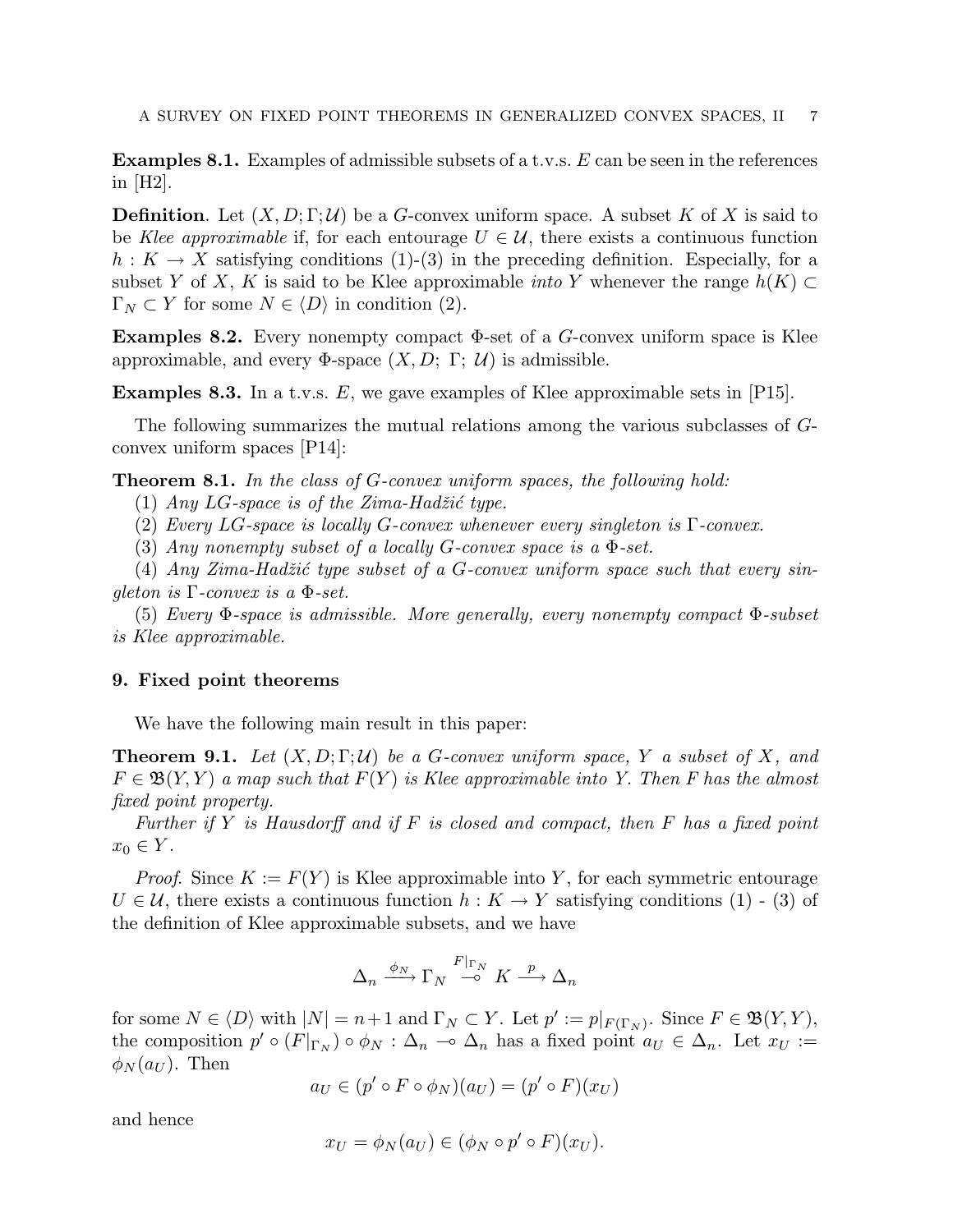Since  $h = \phi_N \circ p$  by definition, we have

$$
x_U = h(y_U)
$$
 for some  $y_U \in (F|_{\Gamma_N})(x_U)$ .

Therefore, for each entourage  $U \in \mathcal{U}$ , there exist points  $x_U \in Y$  and  $y_U \in F(x_U)$  such that  $(x_U, y_U) = (h(y_U), y_U) \in U$ . So, for each U, there exist  $x_U, y_U \in Y$  such that  $y_U \in F(x_U)$  and  $y_U \in U[x_U]$ .

Now suppose F is closed and compact. Since  $F(Y)$  is relatively compact, we may assume that the net  $y_U$  converges to some  $x_0 \in \overline{F(Y)}$ . Then, by the Hausdorffness of Y, the net  $x_U$  also converges to  $x_0$ . Since the graph of F is closed in  $Y \times \overline{F(Y)}$ and  $(x_U, y_U) \in \text{Gr}(F)$ , we have  $(x_0, x_0) \in \text{Gr}(F)$  and hence we have  $x_0 \in F(x_0)$ . This completes our proof.

For  $X = Y$ , Theorem 9.1 reduces to the following main result of [P14]:

**Theorem 9.2.** Let  $(X, D; \Gamma; \mathcal{U})$  be a G-convex uniform space such that X is Hausdorff and  $F \in \mathfrak{B}(X,X)$  a multimap such that  $F(X)$  is Klee approximable. Then F has the almost fixed point property. Further if  $F$  is closed and compact, then  $F$  has a fixed point  $x_0 \in X$ .

**Theorem 9.3.** Let  $(X, D; \Gamma; \mathcal{U})$  be a Hausdorff admissible G-convex space. Then any compact closed map  $F \in \mathfrak{B}(X,X)$  has a fixed point.

**Corollary 9.4.** Let  $(X, D; \Gamma; \mathcal{U})$  be a compact admissible G-convex space such that X is Hausdorff. Then any map  $F \in \mathfrak{A}_c^{\kappa}(X,X)$  has a fixed point.

In view of Theorem 8.1, Theorems 9.1-9.3 and Corollary 9.4 can be applied to various subclasses of the class of admissible G-convex spaces.

Especially, an admissible convex subset of a t.v.s. is an admissible G-convex space, and hence we have the following from Theorem 9.3:

**Corollary 9.5.** Let X be an admissible convex subset of a Hausdorff t.v.s. E. Then any compact closed map  $F \in \mathfrak{B}(X,X)$  has a fixed point.

Corollary 9.5 was given in [P3], where we listed more than sixty papers in chronological order, from which we could deduce particular forms. Especially, from Corollary 9.5, we obtain

**Corollary 9.6.** Let X be an admissible convex subset of a Hausdorff t.v.s. E. Then any compact map  $F \in \mathbb{V}_c(X,X)$  (that is, a finite composition of acyclic maps) has a fixed point.

This generalizes Theorem 5.1.

In the following, we are mainly concerned with  $\Phi$ -maps and  $\Phi$ -spaces.

**Lemma 9.7.** [Ho1, P4] Let Y be a paracompact space,  $(X, D; \Gamma)$  an H-space, and  $T: Y \longrightarrow X$  a  $\Phi$ -map. Then T has a continuous selection.

From Lemma 9.7 and Theorem 9.3, we have the following:

**Theorem 9.8.** Let  $(X, D; \Gamma; \mathcal{U})$  be an admissible paracompact H-space. Then any compact  $\Phi$ -map  $T : X \longrightarrow X$  has a fixed point.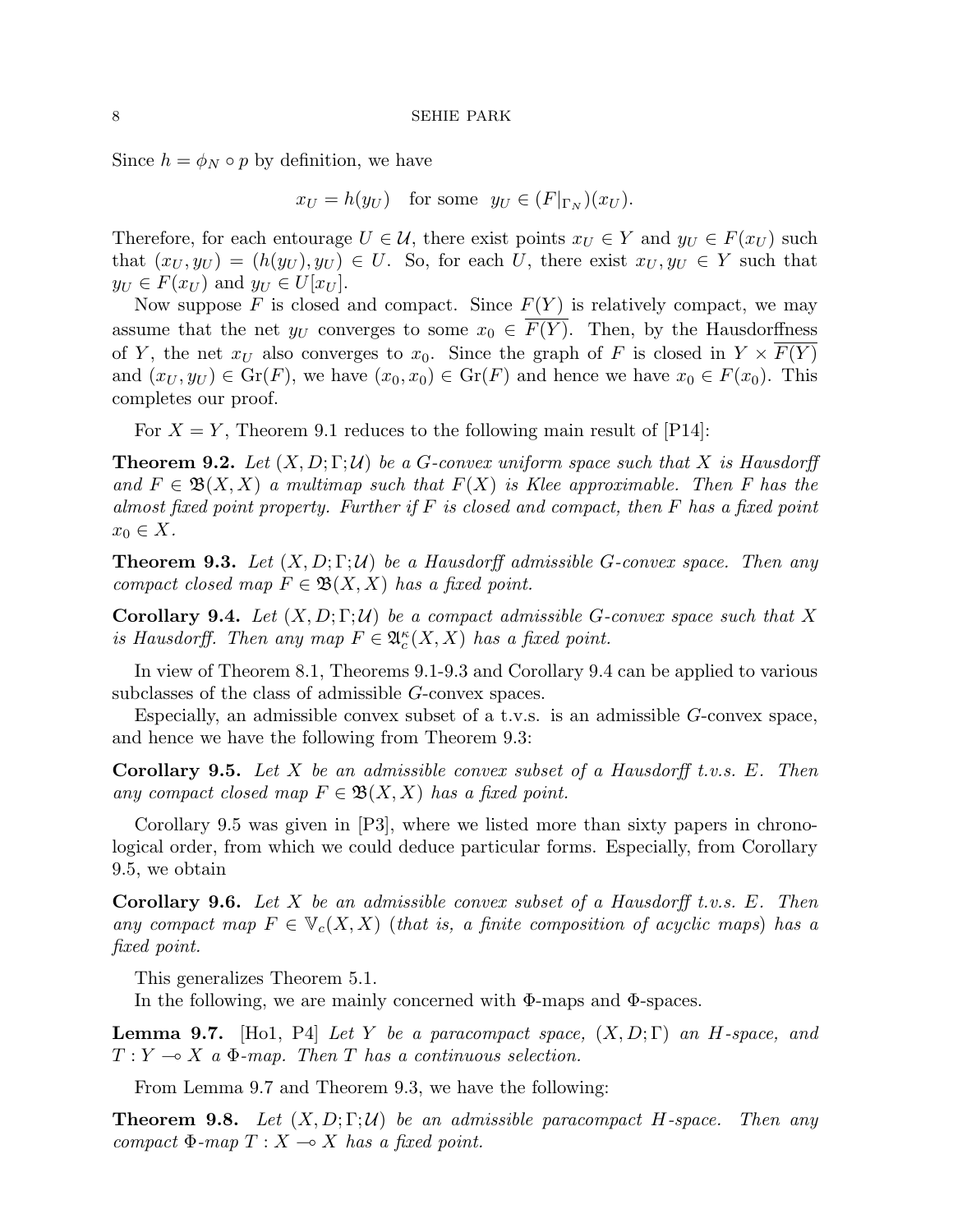From Theorems 8.1 and 9.8, we have

**Corollary 9.9.** Let  $(X, D; \Gamma; \mathcal{U})$  be an H-space. If it is also a paracompact  $\Phi$ -space, then any compact  $\Phi$ -map  $T : X \longrightarrow X$  has a fixed point.

Some applications of Corollary 9.9 were given in [Ho1] and [P8]. From Theorems 8.1 and 9.2, we have the following:

**Theorem 9.10.** Let  $(X, D; \Gamma; \mathcal{U})$  be a G-convex uniform space and  $F \in \mathfrak{B}(X, X)$  a map such that  $\overline{F(X)}$  is a compact Hausdorff  $\Phi$ -subset of X. If F is closed, then F has a fixed point.

Since every locally convex set is a  $\Phi$ -set, we have the following:

**Corollary 9.11.** Let X be a nonempty convex subset of a Hausdorff t.v.s. Then any compact closed map  $F \in \mathfrak{B}(X,X)$  such that  $F(X)$  is locally convex has a fixed point.

From Theorems 8.1 and 9.3, we have the following in [P5]:

**Theorem 9.12.** Let  $(X, D; \Gamma; \mathcal{U})$  be a Hausdorff  $\Phi$ -space. Then any compact closed map  $F \in \mathfrak{B}(X,X)$  has a fixed point.

Particular forms of Theorem 9.12 were known by Horvath [Ho1] and Park and Kim [PK]. Moreover, Ben-El-Mechaiekh et al. [BC] obtained a particular form of Theorem 9.12 for approachable maps. In our previous works, it was shown that Theorem 9.12 subsumes a large number of fixed point theorems related to approachable maps on Gconvex spaces, acyclic maps on locally G-convex spaces, and Kakutani maps on Φ-spaces or on hyperconvex metric spaces; see Part I.

For a non-closed map, we have the following:

Corollary 9.13. Let  $(X, D; \Gamma; \mathcal{U})$  be a compact  $\Phi$ -space such that X is Hausdorff and  $F \in \mathfrak{A}_{c}^{\kappa}(X,X)$ . Then F has a fixed point.

From Examples 7.5, Lemma 9.7, and Theorem 9.12, we have

Corollary 9.14. Let  $(X \supset D;\Gamma)$  be a metric G-convex space such that D is dense in X and every open ball is  $\Gamma$ -convex. Then every compact  $\Phi$ -map  $F: X \to X$  has a fixed point.

#### **REFERENCES**

- [B] H. Ben-El-Mechaiekh, Spaces and maps approximation and fixed points, J. Comp. Appl. Math. 113 (2000), 283–308.
- [BC] H. Ben-El-Mechaiekh, S. Chebbi, M. Florenzano, and J. Llinares, Abstract convexity and fixed points, J. Math. Anal. Appl. 222 (1998), 138–151.
- [H1] O. Hadžić, Some fixed point and almost fixed point theorems for multivalued mappings in topological vector spaces, Nonlinear Anal. TMA 5 (1981), 1009–1019.
- [H2] , Fixed Point Theory in Topological Vector Spaces, Univ. of Novi Sad, Novi Sad, 1984, 337pp.
- [H3] , Almost fixed point and best approximation theorems in H-spaces, Bull. Austral. Math. Soc. 53 (1996), 447–454.